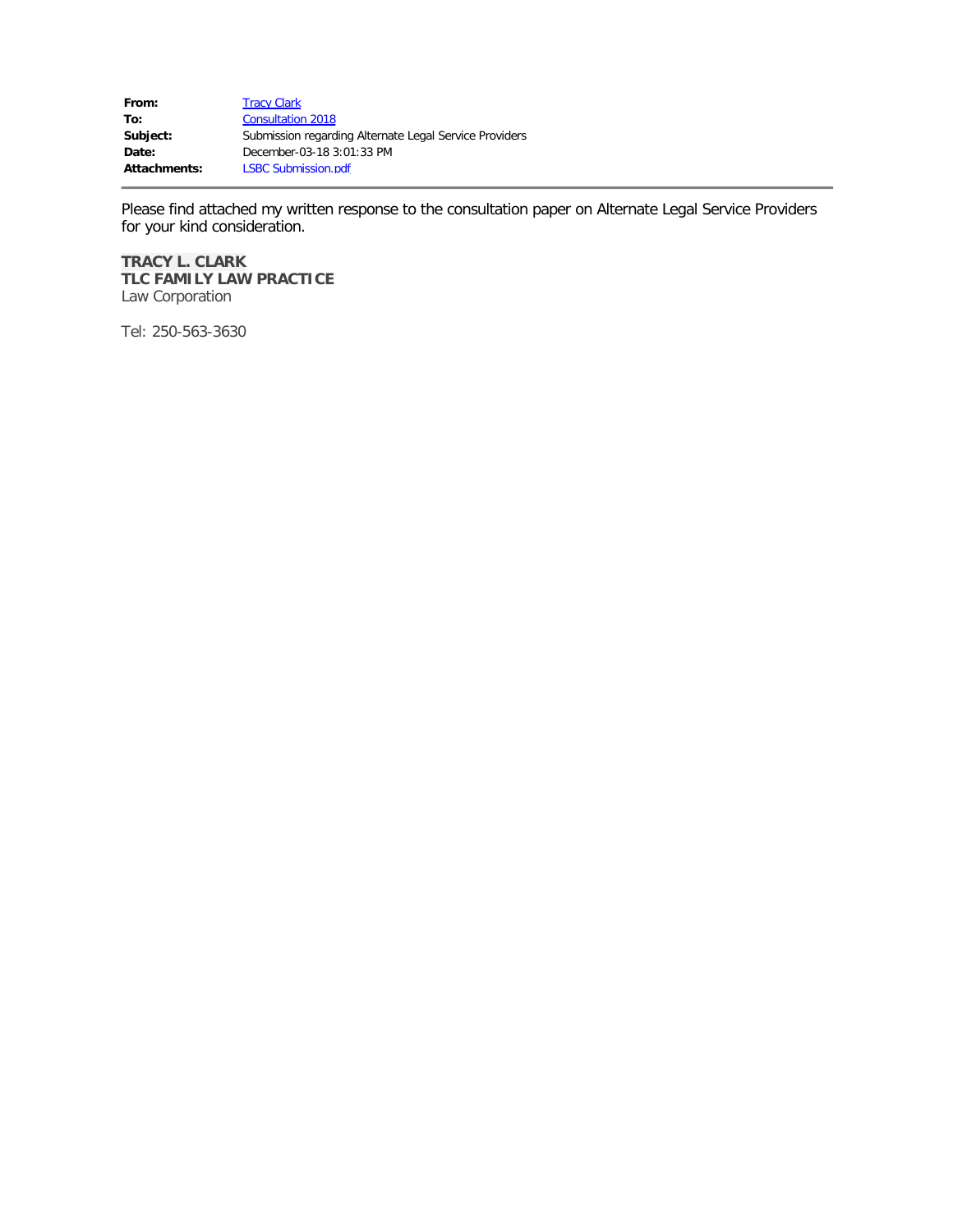From: Tracy L. Clark To: **Consultation 2018** Subject: Feedback on Alternate Legal Service Providers Date: November 29<sup>th</sup>, 2018

I have for response your request for feedback on your proposal for implementation of Alternate Legal Service Providers in our BC Family Law system. It appears that you have determined that blame for the difficulties in the public obtaining legal assistance in family law matters lays squarely at the feet of the family law lawyers of British Columbia rather than in the lack of funding of alternate legal services such as Legal Aid offices and Duty Counsel services.

What you propose completely ignores the hours and hours of free consultations provided by family law lawyers every day across the province, pro bono services which are only available to clients as a result of a balance of private retainer services funding the office doors being open for all. In this regard, I can confirm that I provide extensive pro bono services. I am happy to meet with non-paying clients to provide them with a clear direction and careful recommendations as to how to best resolve their family matter. It is only my extensive analytical skills obtained through a formal legal education and years of practice experience which now permit me to provide such efficient and free quality services.

What you propose also minimizes the importance of our credentials by presuming that the practice of family law actually requires less maturity and training than historically believed. I entirely disagree. If anything, the practice of family law requires more training and longer periods of supervision by mature, settlement oriented family law lawyers.

What you propose is almost an entire replacement of the services now provided by family law lawyers and yet a further deterrent to retaining women lawyers in private practice. I find this erasure of the Family Law Bar disrespectful and deflating to those of us who have endured: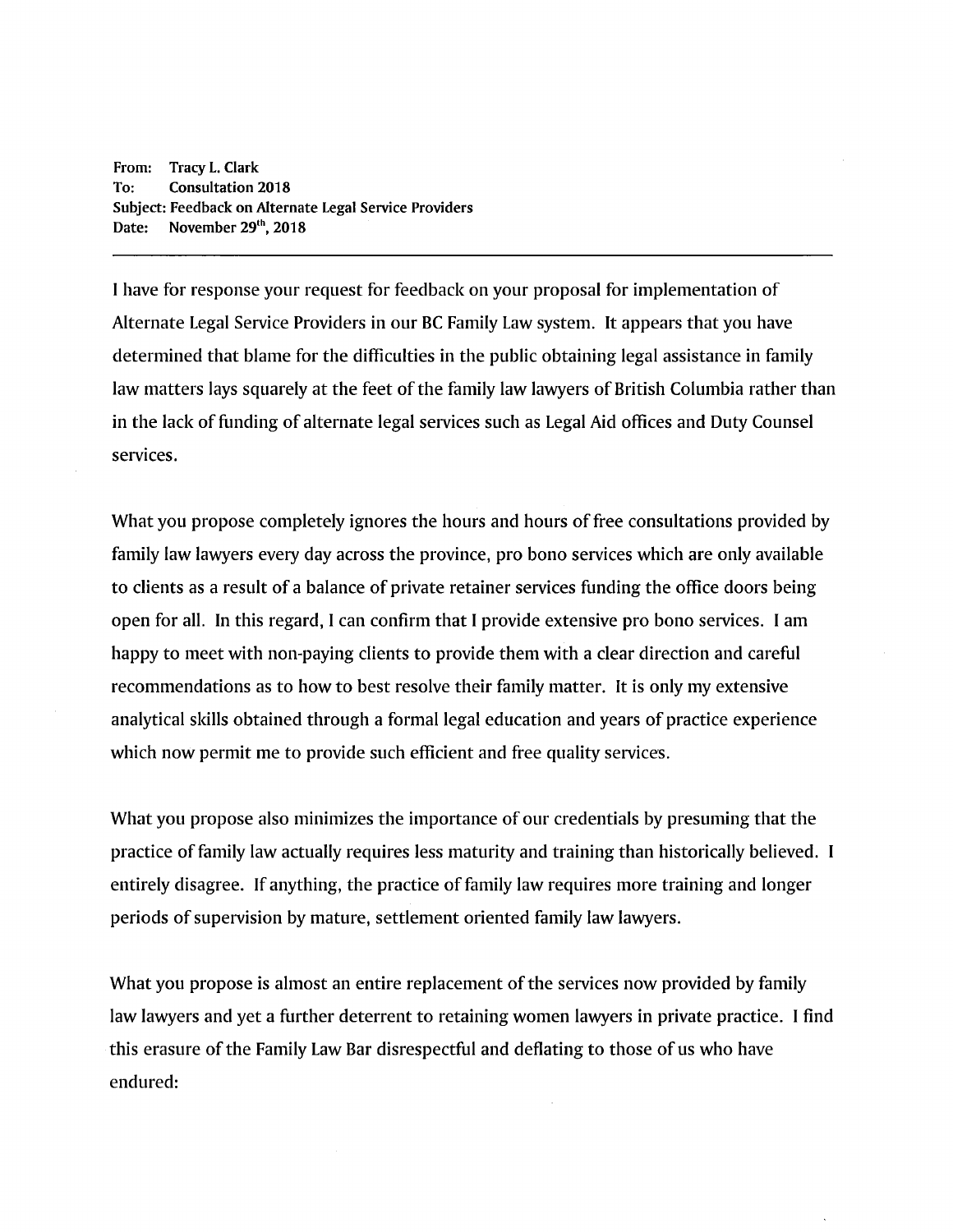- the extreme rigors and expense of obtaining undergraduate degrees, subsequent Law  $a<sub>r</sub>$ Degrees and articles:
- $\mathbf b$ . the financial hurdles of launching private practices in which advertising, Law Society fees, insurance, accounting and staffing expenses often take the lion's share of profit; and
- $\mathbf{C}$ . the psychological costs of attempting to maintain a healthy life-work balance in a high conflict profession which demands absolute perfection and punishes even simple human error.

Interjecting lesser trained Alternate Legal Service Providers seems completely incongruous to the rigorous standards of practice currently required by the Law Society of British Columbia. A lower quality of advisors will lead to a lesser standard of advice and a lower practice standard. I believe that bad legal advice can inflate legal costs. I firmly believe that no advice can be preferable to bad advice. I suspect our Practice Insurance providers would agree with me.

The simplest files can quickly morph into complicated matters without the luxury of time for Alternate Legal Service Providers to transfer the file to more qualified Counsel, thereby prejudicing the client. In any event, adding another layer of lesser trained Legal Service Providers will not make legal services any less expensive. The expense of a family law file springs from high overhead costs. Law Society fees, insurance, rigid insistence on practice perfection and time consuming office management protocols definitely increase office overhead and propel legal fees upwards. For Alternate Legal Service Providers to charge less, there must be a corresponding reduction of office overhead and standard of care in practice. With this reduction in standard of care, insurance rates are likely to increase and client confidence is likely to fall.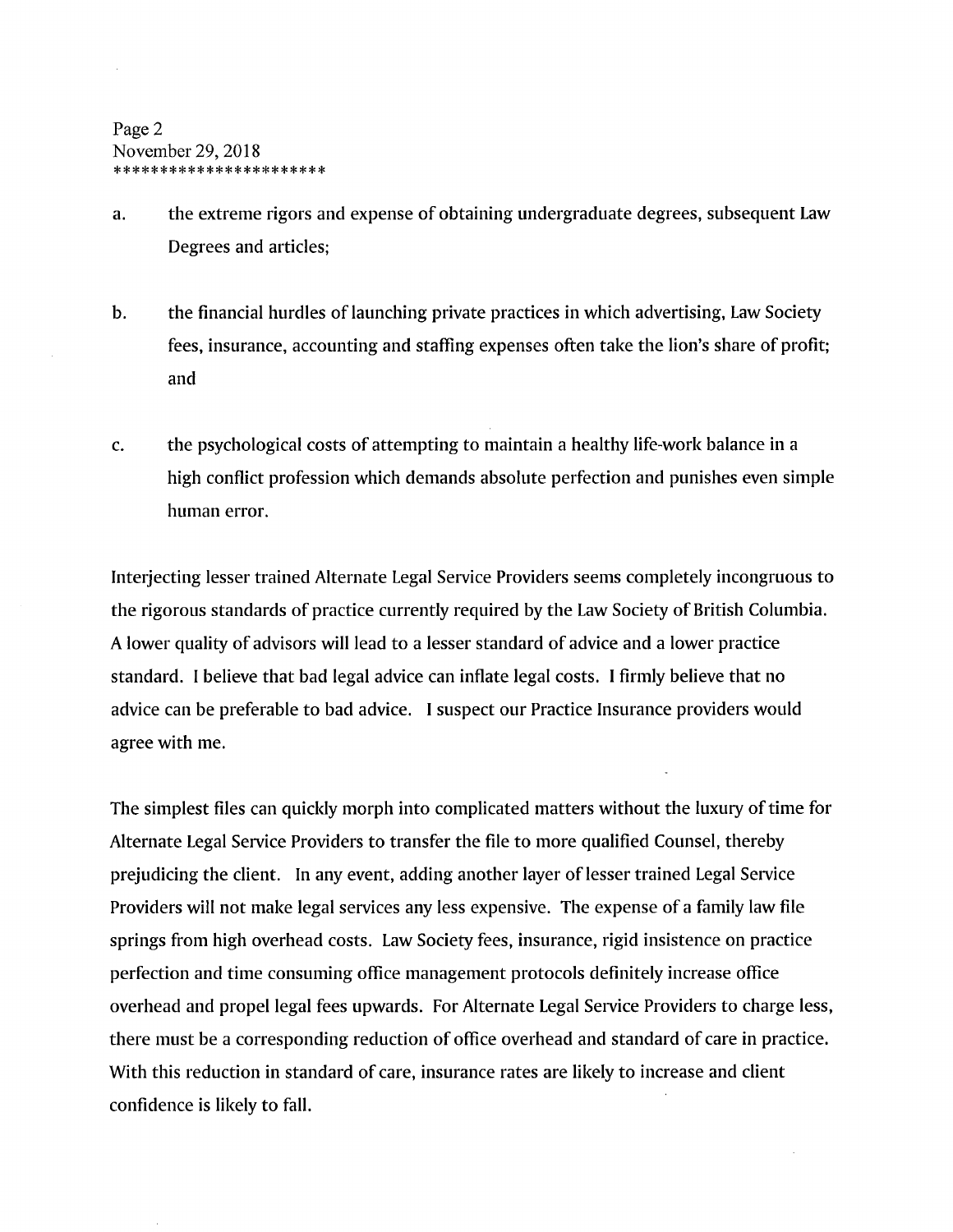Page 3 November 29, 2018 \*\*\*\*\*\*\*\*\*\*\*\*\*\*\*\*\*\*\*\*\*\*\*

I regularly advise people to obtain legal advice from specialized family law lawyers and not to take arm chair advice from their friends, the internet or anyone that simply dabbles in family law. Your Alternate Legal Service Providers fall into this last category of advisors. To assist people in family law, we need the most accomplished, experienced, highly trained lawyers available. The issues in family law are many, incredibly complex and intertwined with other areas of Law. Even after 30 years of practice I regularly face strenuous intellectual challenges in applying the ever changing legal principles of family law.

For the very same reasons the Law Society has historically chosen to protect the public by forbidding non-lawyers from providing legal services, I believe that the proposed introduction of Alternate Legal Service Providers is not now in the public's best interests. I do not believe that lesser trained Alternate Legal Service Providers can properly navigate the treacherous waters of a family law practice. Your proposed new system would be putting the public at great risk.

I do not believe your unsupported statistic that 85% of people fail to obtain legal advice. In my experience, sooner or later at least one and usually both parties will seek out a lawyer for legal advice. Often, this advice is given freely in an initial consultation with a lawyer.

What I see as a huge success in free family law services is the Family Justice Center. If you wish to assist the public, expand the number of mediators at the Family Justice Center. In addition, it is incredibly helpful when the Courthouse hands out the carbon paper package forms for provincial court applications. It would be helpful if a simplified interim provincial court application carbon paper package could be designed and disbursed at the Courthouse as well.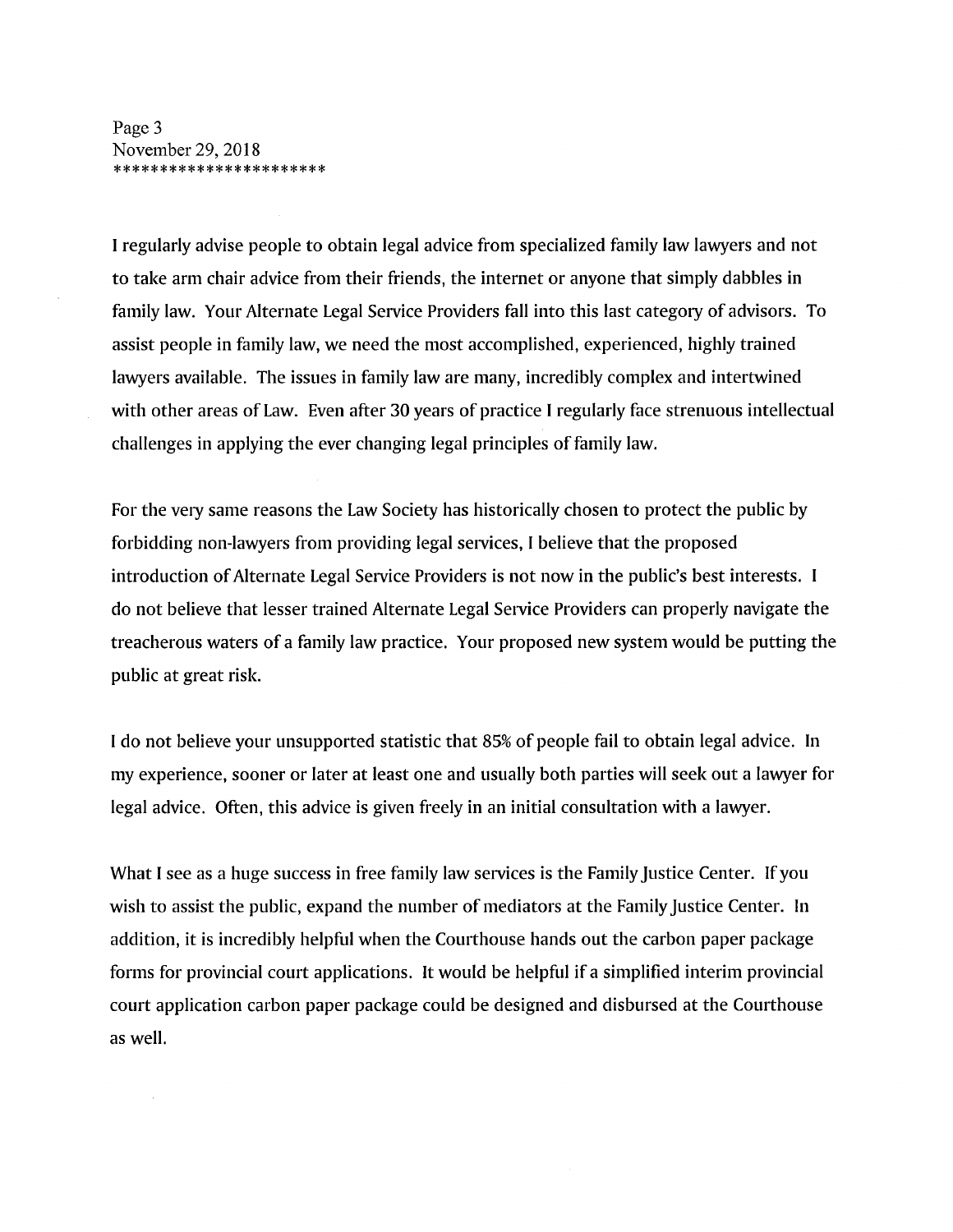Page 4 November 29, 2018 \*\*\*\*\*\*\*\*\*\*\*\*\*\*\*\*\*\*\*\*\*\*\*

Where I see the largest gap in services is in the lack of referral opportunities to pro bono services at the Provincial Court level. When people attempt to file their Provincial Court documents, they require assistance at the courthouse counter. Duty Counsel is often stretched too thin to assist in any meaningful way. If you want to provide access to free legal services, train additional courthouse clerks to assist in the completion of provincial court forms and/or provide funding for additional duty counsel to do so.

Clearly, I do not believe any level of the services listed in your proposal, if offered by persons without the benefit of a Law Degree, is appropriate. The issue is one of government funding for LSS and Duty Counsel enhancements and not reduction of qualifications for legal representatives.

Your approach in this matter disappoints me.

car Tracy L. Clark

**TLC Family Law Practice** Law Corporation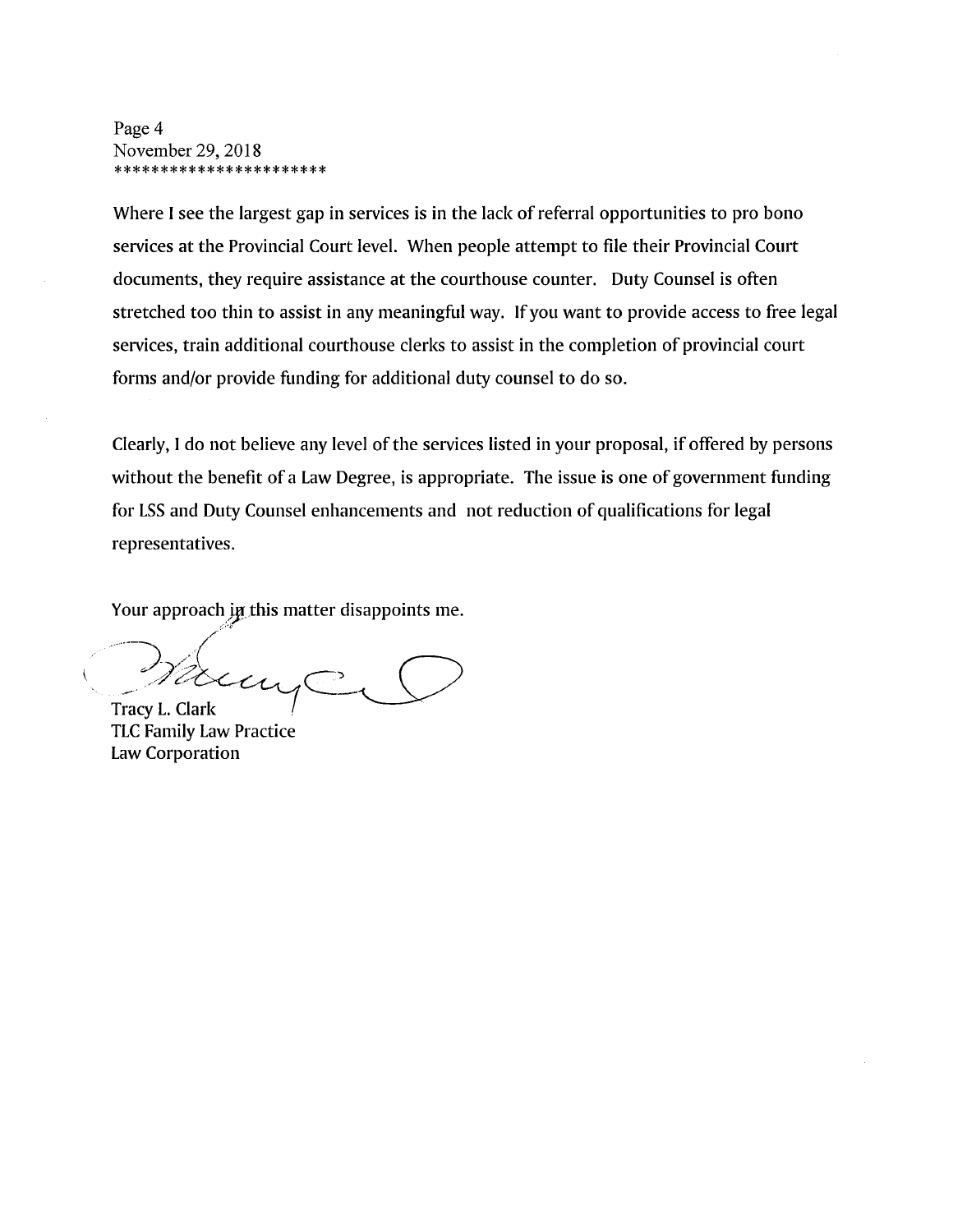#### **December 4, 2018**

#### **The Task Force on Creating Alternative Legal Services Providers The Law Society**

#### **Dear Sirs/Madams:**

I would like to thank the Task Force for putting out the consultation paper on possibly creating another category of legal professionals. As someone who has worked in family law for ten years now, it's refreshing to see the Law Society has taken upon itself to find a solution to the crisis in our family courts. While it would preferable that enough money would come from the government to fulfill the province's legal, international, and moral obligations to its citizens, it does not appear that the government will be able to do so in the near future due to wider economic complications on a number of fronts. Considering the vast problems that British Columbia is experiencing with its housing and fentanyl and stalled capital projects, there is little doubt in my mind that should more money come to the government, legal aid will not be high on the list of recipients. We must forge forward in another way if we are to go forward at all because the longer the society dithers the longer people languish in the system, women become impoverished and children go without seeing their parents.

As someone who has actually represented myself in family court, (with success) I know the process is frightening and confusing to even someone with knowledge about it. In addition, the frame of mind any given person when going through matters like this is usually nonconducive to either compromise or trust. Law is a language, and for most lay litigants, a foreign one and they are as capable as a non-speaker dropped suddenly in a foreign land, wandering aimlessly and sometimes hurting themselves. Just the mere mention of my career in public is enough to set of a litany of complaints and fears to which the best I can answer is "You have to see a lawyer, I can't give you legal advice." It does not seem that this situation is sustainable, and I would personally be grateful for the opportunity to put my considerable experience and skills to mitigate this issue. I find it very distressing and somewhat hurtful that almost all of the comments already posted describe these services as a "dumbing down," "second-rate," or undermining the value of a law degree. While we paralegals may not have a law degree, without the pressure to become legal generalists and learning every aspect of every area of law, we become acute specialists that could answer questions as easily as any lawyer in their field. There are many reasons that one may not choose to pursue a law degree, but that does not mean that person is incapable of practicing good judgement, fairness, compassion, or tact. Moreover, these providers will not capturing clients from lawyers that would otherwise be serving them. If that were the case, there would be no need for this initiative. Lawyers are still free to charge what they feel is reasonable, take on clients that can afford their rates, volunteer their valuable time, or find a more profitable part of the law that is less ensconced in a public good. I would like to reassure the Task Force that I am sure that I, and my many paralegal peers, will be able to assist in this issue with intelligence, integrity, competence and, obviously, thrift, and I hope that lawyers come to see us as partners in the pursuit of a better community for all. As I would be one of the people expected to undertake this mission, I felt it necessary to comment on what I feel the scope of work should be.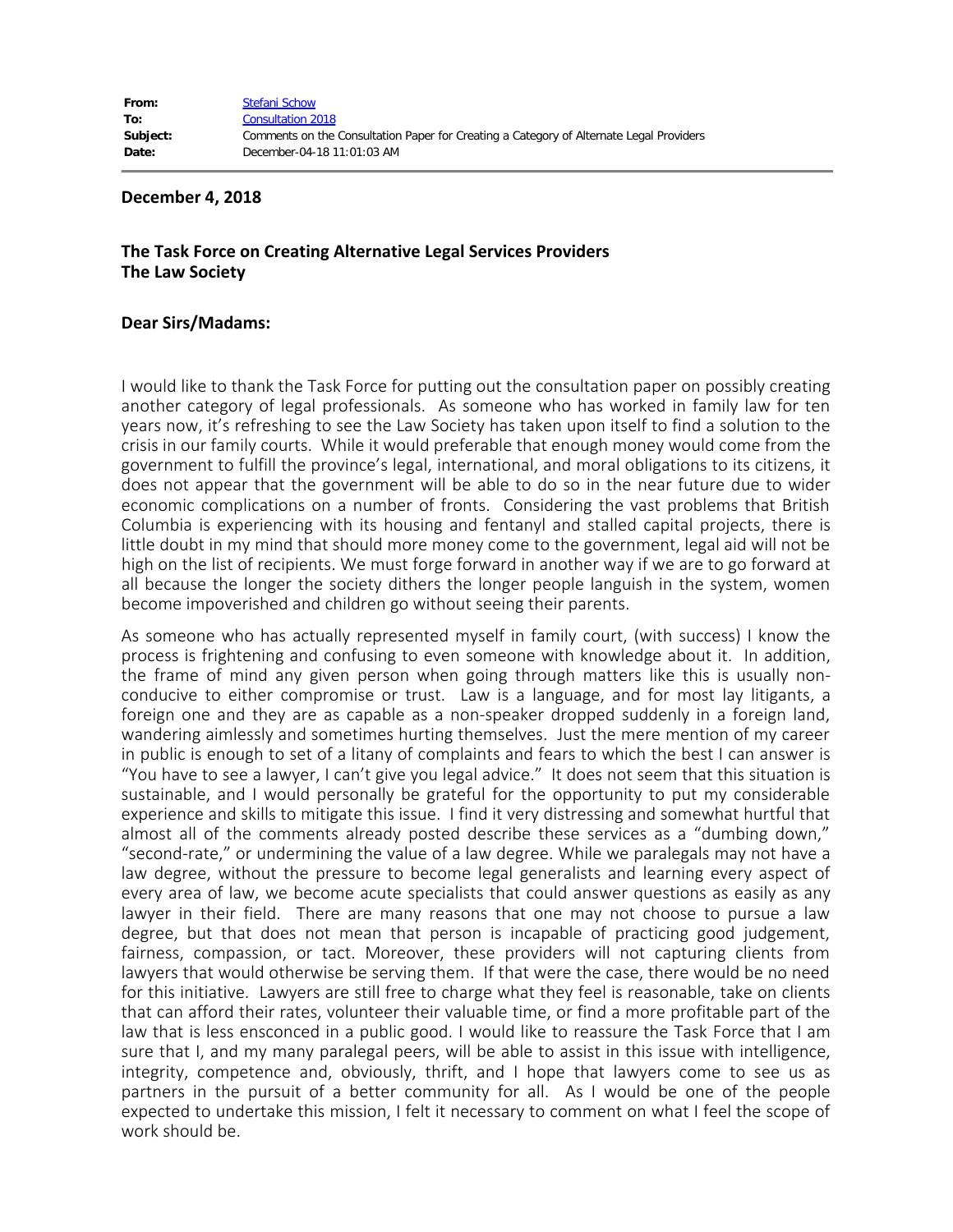It is with this in mind that I submit the following comments on the Consultation Paper:

## **Education:**

Three things I would add here:

1) Whatever exam or proof would be required to become licensed, I would not "grandfather" in people by allowing them to skip the exam. This ensures that everyone is aware and knows what exactly is required of them, and that other lawyers and, more specifically, judges understand the limits of their knowledge. Apparently there were some complaints about the Designated Paralegal Pilot program by judges who did not feel that the paralegals "knew enough." Having a non-negotiable standardized knowledge base, approved of by the judges in question, should eliminate that problem.

2) I would also add a component based solely on the technology commonly used in a Law office today. Thorough knowledge of the hardware/software and its efficient use will save time and money, prevent errors, and allow for the easy catch and correction of errors that slip past. This should significantly reduce the cost to the clients, improve profit margins, and ensure security and privacy. At a certain point in the evolution of all technology, refusal to use it properly or at all becomes an ethical issue.

3) While it may be considered under "Fundamentals of Family Law" it is not specifically mentioned so I would like to highlight spousal support and interim distributions as part of the mandatory curriculum. As most family law clients, especially women, only seek out help when they've found themselves in dire economic straits, I think it would be important for Paralegals to be able to competently apply for and receive spousal support and interim distributions for their clients, without delay. This would accomplish two goals of calming a desperate client, and rebalancing power that often leads to more incentive to settle without trial.

#### **Mediation**

While the court would probably prefer that paralegals stress mediation as a solution to any family law matter, it would appear that parties that insist on or who are forced to represent themselves aren't predisposed to that remedy. In any case, while it would be good to have paralegals schooled in conflict resolution techniques, mediation should not be their primary focus. Rather, they should have end-to-end training, from first contact to contempt applications, to be able to outline to clients potential negative outcomes and assist in steering the conflict to a more peaceable resolution. Even if the Task Force decides that paralegals should not be able to pursue contempt applications, they should understand the process and be able to assist in a meaningful way any lawyer who takes over the file. I think clients that elect for mediation would benefit from having mediators with real world and extensive experience with court applications, and who could clearly articulate the risks of attending court, and as such, should be reserved for experienced lawyers or judges.

To that end, schooling tends to silo off various aspects of the law and the Law Society should work with schools to ensure that where there is overlap, (filing a CPL in the Land Title office, for instance, or priorities in debt collection). Paralegals should understand the basics of where that overlap begins and ends and how to deal with it, and when they must ethically pass it off to a lawyer in addition to understanding the process end-to-end.

#### **Settlement Agreements:**

It would seem counterproductive to the objective of this exercise to exclude agreements from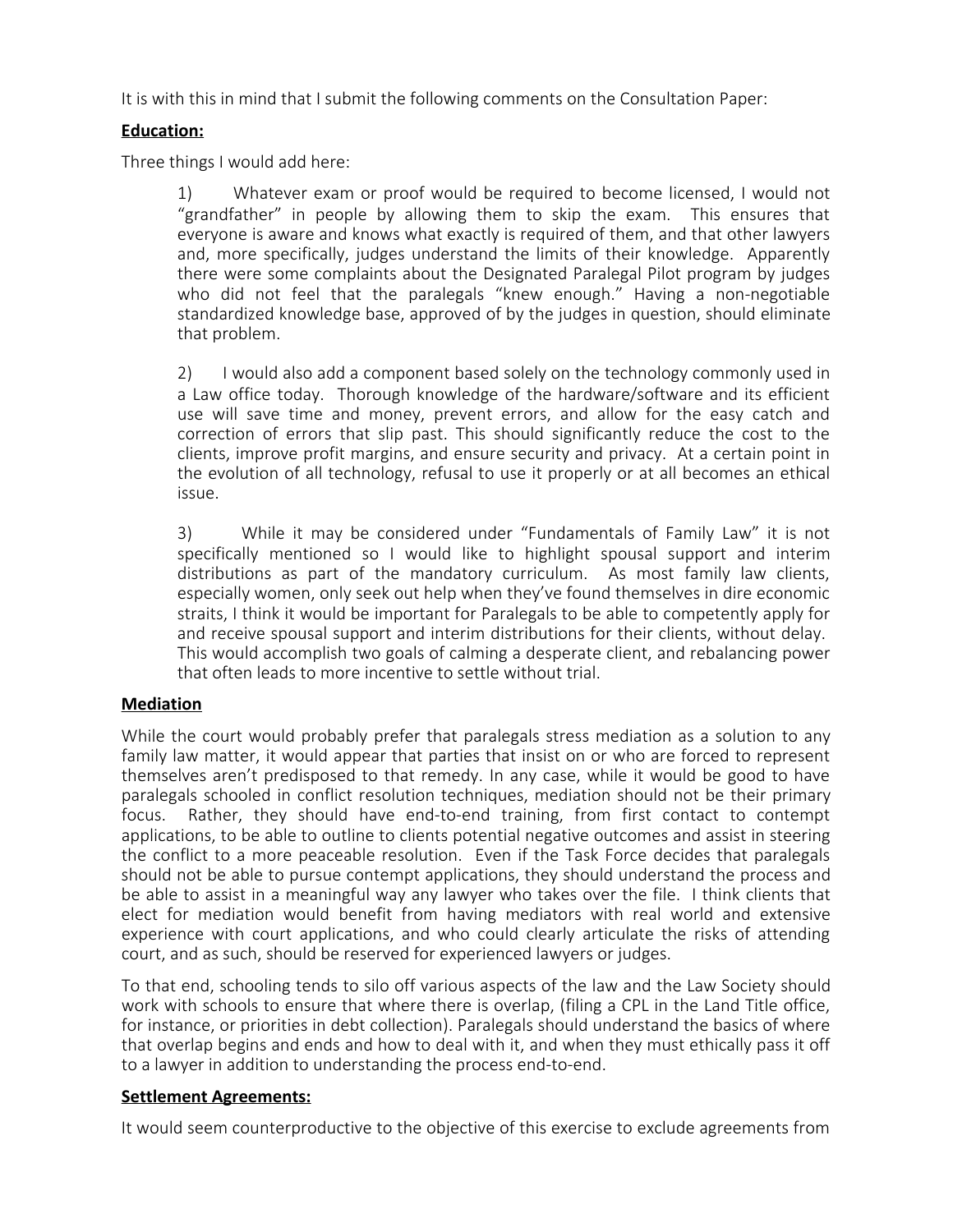the purview of paralegals. (That being said, having a lawyer look over a draft agreement is still less expensive than having that person draft the whole thing.) However, should the agreement ever come into question it should be clear that the agreement was drafted by a paralegal, and not a lawyer, and the court should perhaps give more deference to that fact, possibly lowering the bar for the vacating of the agreement if they find it is simply unfair or badly drawn. Alternatively, the Law society could set up a review board that's mandate would be reviewing agreements for clear errors or statutory-barred clauses. They could also review agreements for co-habitation and marriage, a growing sector of family law here in BC which paralegals could practice effectively.

## **Domestic violence, Drug Abuse and Addiction:**

There has been some concern that paralegals should be excluded from matters that involve domestic violence, drug abuse or addiction. While accusations are common, actual criminal proceedings and serious addictions are not so common that they could preclude helping an average, but not wealthy client. When such things do occur there is usually a fair amount of evidence to support that allegation, and increases the complexity of such a case that it might surpass a paralegal's ability to deal with the matter quickly and reasonably. In such cases, where there are potentially provable ongoing or past physical and/or sexual abuse, serious criminal charges, or documented serious mental illness, or habitual and serious drug abuse or addiction, I would exclude the paralegal from representing such clients or representing the spouses of such clients. Any file involving the Ministry where there is a real threat of apprehension of the children, child abuse, neglect, or sexual abuse should be reserved for lawyers as well. However, should a paralegal discover such, they would be held to be "mandatory reporters" of such abuse.

### **Matters exclusive to lawyers:**

While this is personal to me, here are the things that I would not feel comfortable handling as a paralegal:

- 1) Clients that qualify for legal aid;
- 2) Matters involving third parties, with the exception of solely held companies;
- 3) Matters involving foreign nationals, with the exception of the United States;
- 4) Clients with a history of suing their lawyers or filing complaints with the Law Society, where a lawyer has inexplicably withdrawn, or where there has been a lien placed on the file;
- 5) Clients that have **serious** criminal charges and/or **serious** untreated mental illnesses, trauma, or addictions (see above);
- 6) Clients with multiple spouses or previous support orders;
- 7) Clients where there is extensive or suspected extensive non-disclosure of financial dealings;
- 8) Clients that pose a serious risk of flight with a child, or clients who have fled to Canada with children;
- 9) Clients suspected of fraud in any instance;
- 10) Clients in considerable unsecured debt;
- 11) Matters where the paralegal has to hold foreign passports or over \$300,000 in trust;
- 12) Matters where the clients hold assets worth over \$2 million collectively or assets outside Canada with the exception of the United States;
- 13) Clients where complex tax issues might arise;
- 14) Clients defending a *Hague Convention* Application (Although be allowed to apply, but have the matter handled by a lawyer);
- 15) Clients who have repeatedly refused to comply with the requirements of the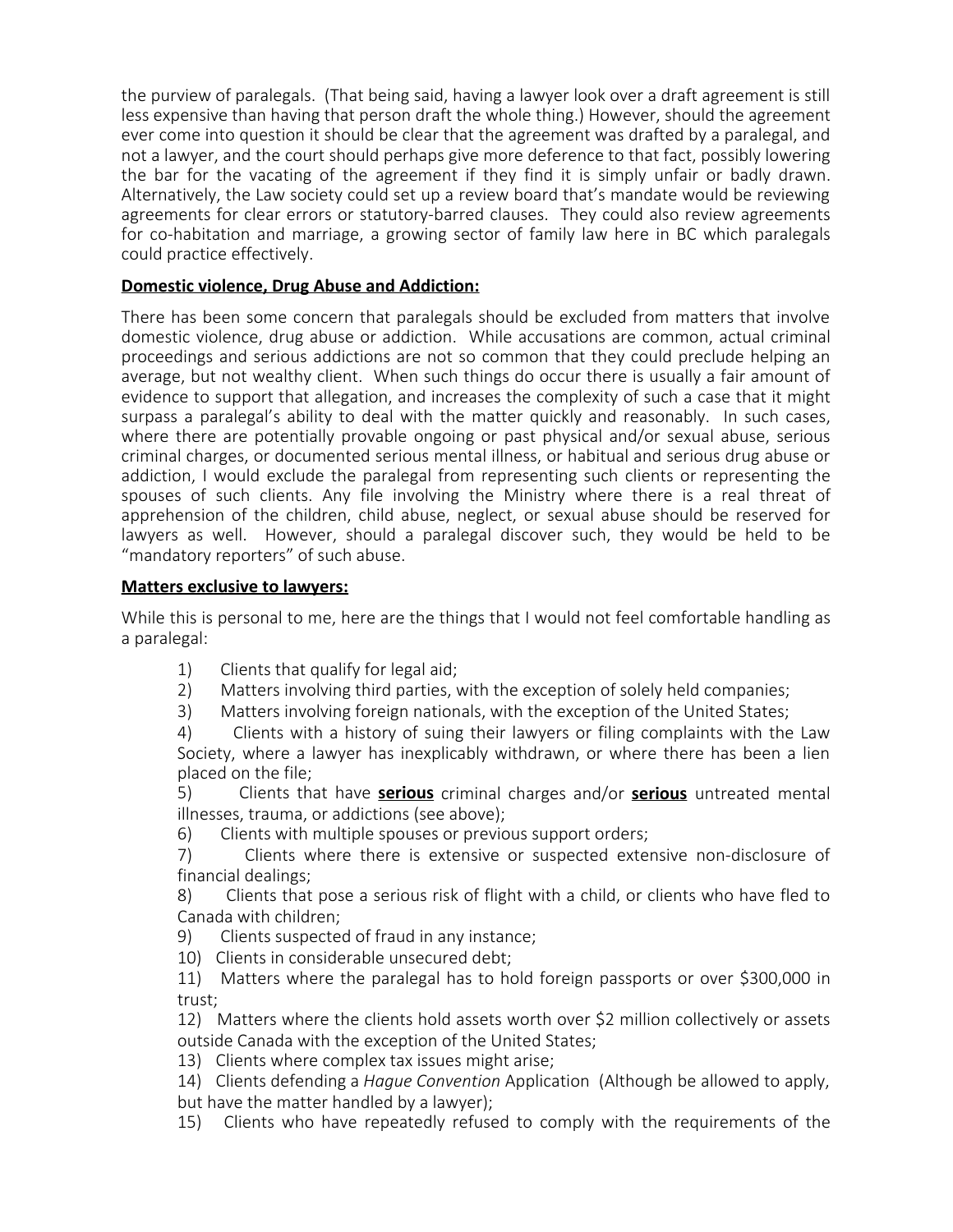FMEP;

16) Clients who have a history of refusing access orders for the children to the other spouse.

## **Finances**

I've done some back of the envelop feasibility calculations and considering basic expenses and using the available resources as effectively as possible, I estimate that possible operating costs run about \$17 - \$20 per hour, including initial "start up" costs. That includes the downtown Vancouver office, file storage, internet, hardware, software, CLE Webinar subscription, and insurance, and is based on a 30 billable hour week, at 1560 working hours per year. This does not include salary, base education, TBD licensing fees, capitalization, membership fees, taxes, interest payments, depreciation, or vacation. However, it does suggest that a paralegal could make a fair or average living and still provide legal services at a lower cost than a lawyer or articling student. Obviously, one could make more or less depending on their particular situation.

#### **Court Appearances**

Hopefully by empowering paralegals, court appearances will be minimized, however, Paralegals should, at the very least, be able to play a supporting role in any application in chambers or even trial. One of the main problems with most of the law aid services available in the area is that, while they will give advice, they rarely agree to represent people in court. All the advice in the world will not matter if the client who does not "present well" in trial fails in the final hour by missing deadlines, blabbering, freezing, crying, yelling, or otherwise becoming emotionally involved in the outcome, which they most certainly will be. While I hesitate to say that paralegals should be able to full on present in court, they should be able to confer with a client that wishes to represent themselves during the application, or assist a lawyer or duty consul who will be representing the client. Paralegals should, of course, be allowed to set up trials, prepare materials, trial certificates, and all the sundry tasks associated with the conduct of the trial.

#### **Officers of the Court, Undertakings, Trusts**

It does not appear there is any reason to deny that paralegals become "Officers of the Court" and be required to conduct themselves as such. In addition, I see no reason why a paralegal could not take undertakings or manage trust funds since keeping promises and managing a bank account is the responsibility of any grown adult.

## **Experience**

I do maintain some concern regarding experience requirements. My main concern is that senior paralegals who are already comfortable in positions long held at law firms might lack the incentive to "strike out on their own." While it is important for a paralegal to have some experience, placing barriers to new paralegals runs into the same problem as articling students do: someone has to give you permission to work. As it currently stands, part of the lack of potential lawyers in BC is directly attributable to the lack of articles available to students. While providing what is probably invaluable experience, there is no incentive by senior lawyers to host these students or paralegals. I would be wary of placing paralegals in the same predicament, as it would simply create the same problem. Therefore I am curious as to how the Law Society intends to proceed regarding this. Possibly, the Law Society could create more opportunities to practice and learn without having to rely on the private sector as that has proven unworkable with law students. Apprenticeships with other paralegals or in the government systems themselves would be preferable.

Thank you for your time and your consideration. I would like to say that I greatly respect and admire all the judges, lawyers, paralegals, legal assistants and agents that I've had the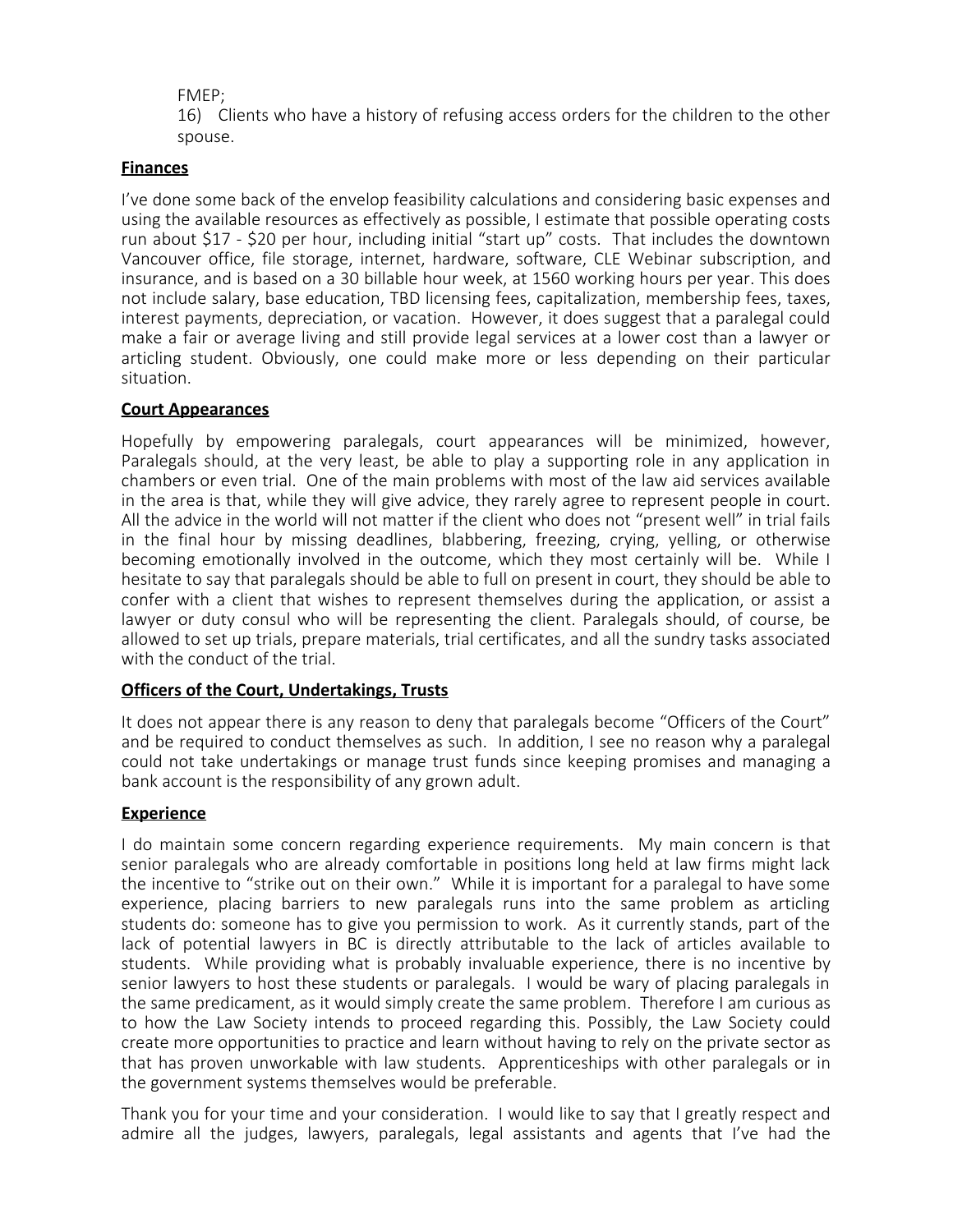pleasure of working with and learning from and I hope we can all work together to find a great and workable solution.

Regards,

Stefani Schow, Paralegal, Vancouver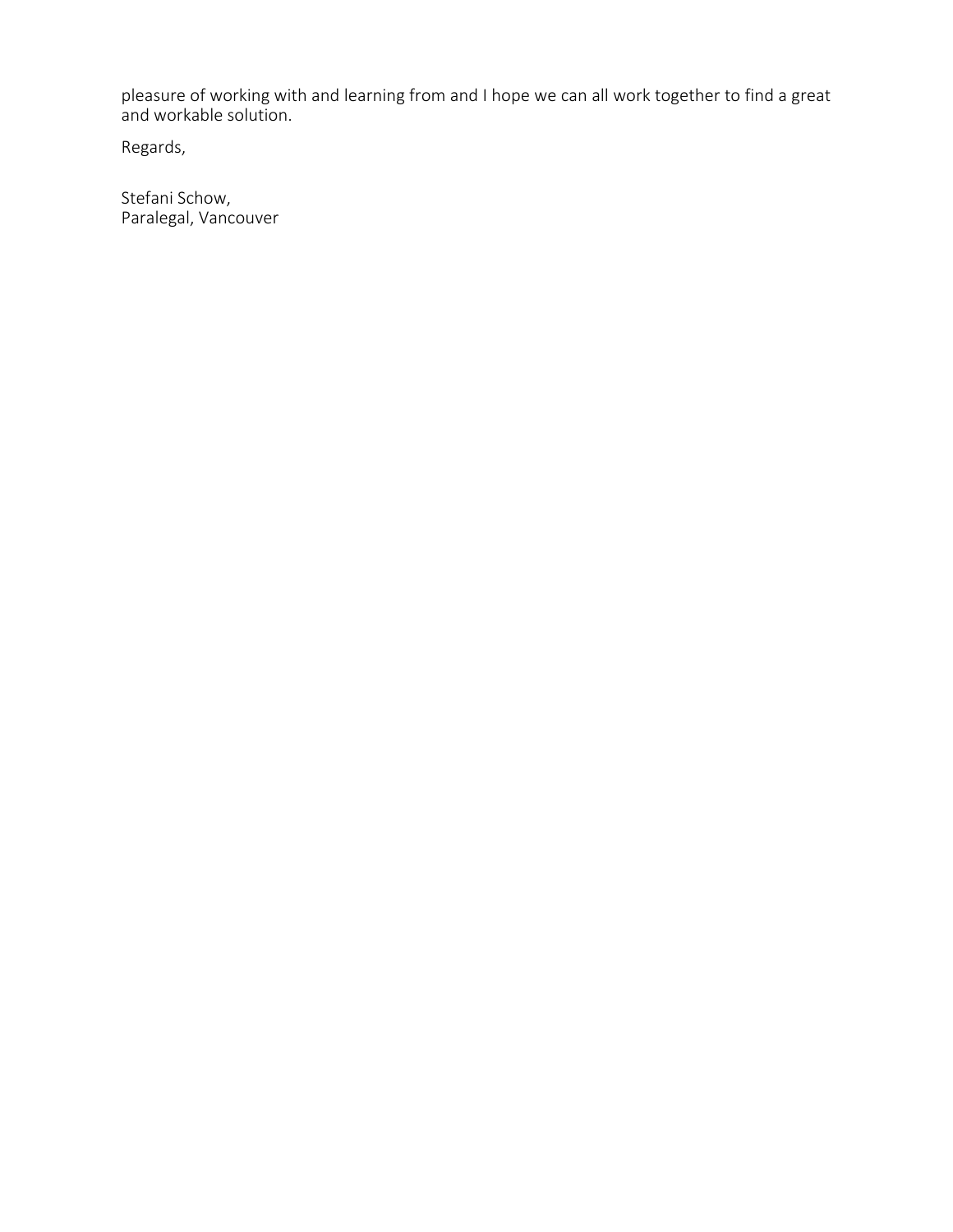#### Good afternoon,

I write to set out my concern that it is proposed that paralegals be able to represent parties and provide legal advice in family law matters.

I work in a smaller community, in a small firm and set my hourly rate at a "reasonable" rate. I am not rich. I live in a small house "in the hood". I do not offer my services free of charge to community members to represent them in their matters. I volunteer in my community, educating other professionals regarding family law and the impact it may have on their own work. I have met with family doctors, school counsellors, principals, front line support workers to support them in their contacts with families in separations. I also volunteer as a board member on two boards and volunteer for community events. I do not offer my services free of charge because I cannot afford it, my little firm cannot afford it.

My practice, since my call to the bar (in Alberta in 2005, in BC in 2006), has been focused on family law and family mediation. In that time, I have never had a day wherein I thought, "I know all that I need to know, this is straight forward." Rather, I have learned that this area of practice is incredibly complex touching on legal issues in: taxation, corporate law, real estate law, criminal law, contract law, and involves the ongoing study of family dynamics, mental health and peace processes. I find my work rewarding. I am invited to learning in this profession every day. I do not find it to be financially lucrative.

It is my opinion that paralegals are necessary and valuable members of well-run family law practices. Their area of expertise is in court process, court rules and court document drafting. I liken the work of paralegals and lawyers as two boats floating down a river, side by side. Each boat needs the other to create stability in fast moving waters. I do not pretend to have the expertise that my paralegal has. She also, does not pretend to have the skills of: research, strategy, analysis, negotiation, peace processes, client management and court room presentation that I have. We need each other and respect our differences.

I am also deeply concerned that the provincial legislature, and unfortunately some of our colleagues in the legal profession, continue to hold the ignorant assumption that family law is "easy", "straightforward", "common-sense". Nothing is further from the truth. I believe there is also an assumption that family law is a less important, less essential aspect of a stable, democratic society. I propose that nothing is further than the truth. When I consider what field of law would I be prepared to be up at 3am stressing about, preparing for court for, the only answer is family law. Stability and peace in families increases the stability and peace in communities, which inevitably leads to a more stable province and stable nation. Stable family systems support economic prosperity, children who are capable of learning and becoming leaders (because they come from peace supported homes) and policing systems that have decreased burdens. Skilled family lawyers, peace focused family lawyers are ESSENTIAL to creating peaceful communities.